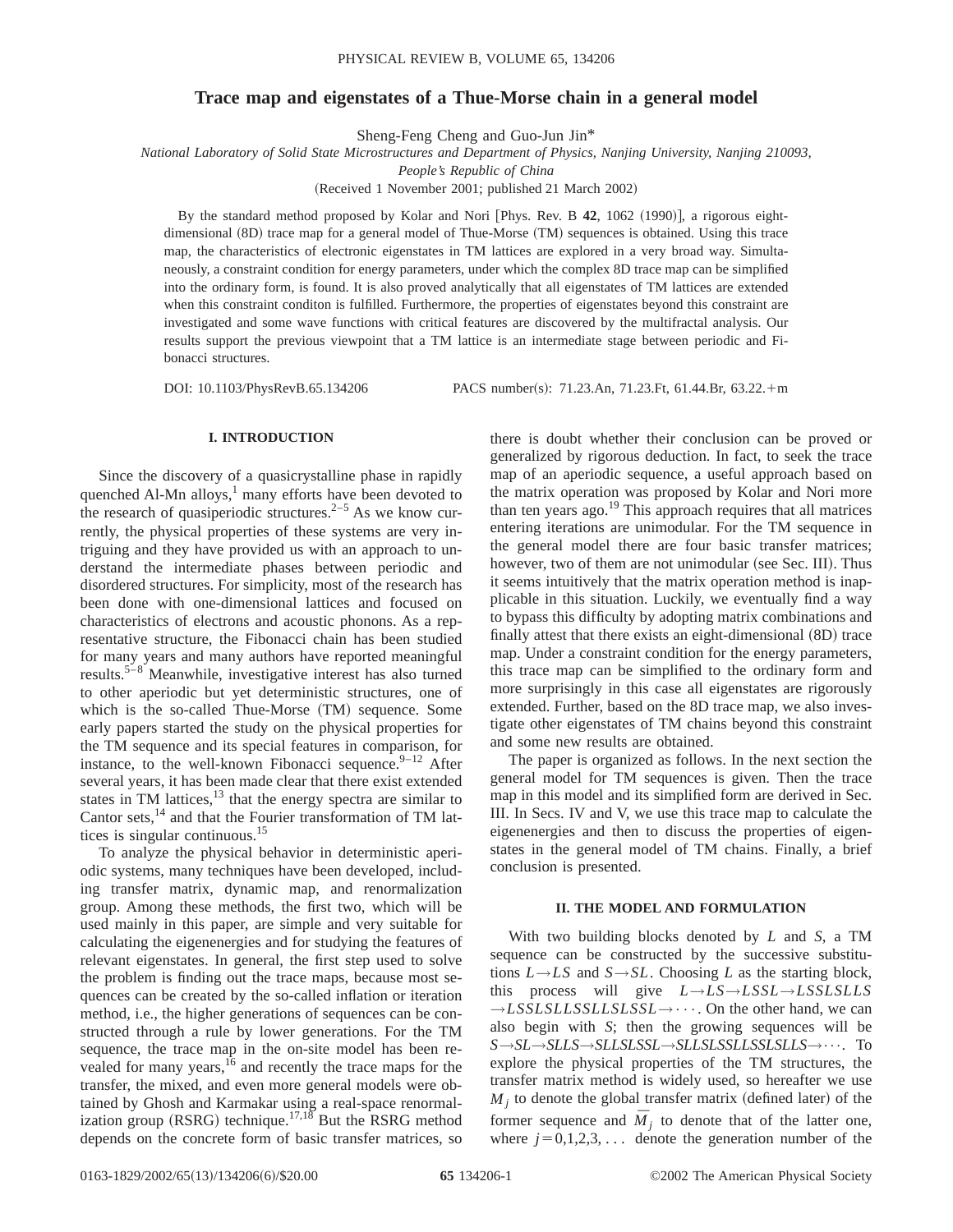TM sequences. Replacing  $L(S)$  in  $M_j$  by  $S(L)$ ,  $\overline{M}_j$  will be obtained; so in this regard we say  $\overline{M}$  *j* is the complement to  $M_j$  .

Under the tight-binding approximation, an electron in a TM chain can be described by the equation

$$
t_{n,n-1}\psi_{n-1} + t_{n,n+1}\psi_{n+1} + \epsilon_n \psi_n = E\psi_n, \qquad (1)
$$

where *t*'s are the nearest-neighbor hopping integrals,  $\epsilon$ 's are the on-site potentials,  $\psi$ 's are the electronic amplitudes, *E* is the electronic energy, and *n* is the site index. Now there are two kinds of bonds, one of which is denoted by *L* and the other by *S*. The bond *L* has a hopping integral  $t_L$  and the bond *S* has  $t<sub>S</sub>$ . The bonds are arranged according to the TM sequence. Thus there are four types of sites characterized by the bond pairs *LL*, *LS*, *SL*, and *SS*, respectively. Here we use  $\alpha$ ,  $\beta$ ,  $\gamma$ , and  $\delta$  to represent these four types of sites and  $\epsilon_{\alpha}$ ,  $\epsilon_{\beta}$ ,  $\epsilon_{\gamma}$ , and  $\epsilon_{\delta}$  to denote the corresponding on-site potentials. Thus we get the general model for a TM chain with six energy parameters, and the conventional on-site and transfer models are just its simplified forms. In the general case there exist four basic transfer matrices as follows:

$$
ll = \begin{pmatrix} (E - \epsilon_{\alpha})/t_L & -1 \\ 1 & 0 \end{pmatrix}, \quad sl = \begin{pmatrix} (E - \epsilon_{\beta})/t_S & -t_L/t_S \\ 1 & 0 \end{pmatrix},
$$

$$
ls = \begin{pmatrix} (E - \epsilon_{\gamma})/t_L & -t_S/t_L \\ 1 & 0 \end{pmatrix}, \quad ss = \begin{pmatrix} (E - \epsilon_{\delta})/t_S & -1 \\ 1 & 0 \end{pmatrix}.
$$
 (2)

We can also treat the classical elastic vibrations<sup>20</sup> in TM structures in a similar way.

We now take the basic transfer matrices for electrons in Eq. (2) for further study. Under Born–von Ka´rma´n boundary conditions, the global transfer matrix  $M_i$  can be obtained by the recursion relations

$$
M_{j+1} = N_j \overline{N}_j, \quad \overline{M}_{j+1} = \overline{N}_j N_j, N_{j+1} = M_j N_j, \quad \overline{N}_{j+1} = \overline{M}_j \overline{N}_j,
$$
 (3)

for  $j \ge 0$  and with  $M_0 = l l$ ,  $\overline{M}_0 = ss$ ,  $N_0 = ls$  and  $\overline{N}_0 = sl$ . A few initial global transfer matrices are  $M_1 = ls \cdot sl$ ,  $M_2 = ll$  $·ls·ss·sl$ , and  $M_3 = ls·sl·ll·ls·sl·ls·ss·sl$ . It is important to note that the above recursion relations are equivalent to the following matrix transformations:

$$
ll \rightarrow ls \cdot sl;
$$
  $ss \rightarrow sl \cdot ls;$   
\n $ls \rightarrow ll \cdot ls;$   $sl \rightarrow ss \cdot sl.$  (4)

## **III. THE GENERAL TRACE MAP AND ITS SIMPLIFICATION**

Although  $M_j$  and  $\overline{M}_j$  can be confirmed as unimodular matrices, it is impossible to get the trace map from the recursion relations  $(3)$  or  $(4)$  by the Kolar-Nori standard method<sup>19</sup> because of the nonunimodularity of  $N_i$  and  $\overline{N}_i$ . But we find a way to evade this trouble. Defining  $\dot{P}_1 = l \dot{l}$  and  $O_1 = ls \cdot ss \cdot sl$  in addition to  $M_1 = ls \cdot sl$ , now the recursion relation  $(4)$  is turned into

$$
M_{j+1} = P_j O_j,
$$
  
\n
$$
P_{j+1} = M_j,
$$
  
\n
$$
O_{j+1} = P_j M_j O_j,
$$
\n(5)

for  $j \ge 1$ . Evidently  $M_j$ ,  $P_j$ , and  $O_j$  are all unimodular, implying that the standard method can be applied now. This is a three-letter dynamic map problem. To find the trace map, it needs eight coordinates:

$$
x_1^j = \text{Tr}M_j, \quad x_2^j = \text{Tr}O_j, \quad x_3^j = \text{Tr}P_j, \quad x_4^j = \text{Tr}M_jO_j,
$$
  

$$
x_5^j = \text{Tr}M_jP_j, x_6^j = \text{Tr}O_jP_j, \quad x_7^j = \text{Tr}M_jO_jP_j, x_8^j = \text{Tr}M_jP_jO_j.
$$
  
(6)

Then from Eq.  $(6)$  we have obtained an 8D trace map as follows

$$
x_1^{j+1} = x_6^j, \quad x_2^{j+1} = x_7^j, \quad x_3^{j+1} = x_1^j, \quad x_4^{j+1} = x_6^j x_7^j - x_1^j,
$$
  
\n
$$
x_5^{j+1} = x_8^j, \quad x_6^{j+1} = x_4^j x_5^j + x_6^j - x_2^j x_3^j,
$$
  
\n
$$
x_7^{j+1} = x_7^j x_8^j - (x_1^j)^2 - (x_3^j)^2 - (x_5^j)^2 + x_1^j x_3^j x_5^j + 2,
$$
  
\n
$$
x_8^{j+1} = x_7^j x_8^j - (x_1^j)^2 - (x_2^j)^2 - (x_4^j)^2 + x_1^j x_2^j x_4^j + 2.
$$
 (7)

This is the exact trace map of TM sequences in the general model. With its use, one can calculate the eigenenergies very effectively and accurately. Also from this 8D trace map, we find that for the general model there exists an invariant

$$
I = x_6^{j+2} - x_6^j (x_7^{j+1} + x_8^{j+1}) + x_6^{j+1} (x_6^j)^2.
$$
 (8)

Interestingly, it can be found that *I* always equals 2 exactly from the basic transfer matrices defined in Eq.  $(2)$ .

The above 8D trace map is very complex. Fortunately, we have found a way to simplify it. Our algebraic operations strictly show that if and only if the constraint condition

$$
\epsilon_{\alpha} + \epsilon_{\delta} = \epsilon_{\beta} + \epsilon_{\gamma} \tag{9}
$$

for the on-site potentials is satisfied, the following five equations,

$$
x_7^j - x_8^j = 0,
$$
  
\n
$$
x_7^j x_8^j - x_6^j (x_6^{j+1} - 2) - (x_1^j)^2 = 0,
$$
  
\n
$$
x_7^j + x_8^j - 2x_1^j (x_6^j - 1) = 0,
$$
  
\n
$$
x_6^j + (x_4^j)^2 + (x_2^j)^2 - x_1^j x_2^j x_4^j - 2 = 0,
$$
  
\n
$$
x_6^j + (x_5^j)^2 + (x_3^j)^2 - x_1^j x_3^j x_5^j - 2 = 0,
$$
 (10)

hold for  $j \ge 1$ . In this case one can simplify the 8D trace map to the well-known form  $as<sup>21</sup>$ 

$$
x_6^{j+2} = (x_6^j)^2 (x_6^{j+1} - 2) + 2. \tag{11}
$$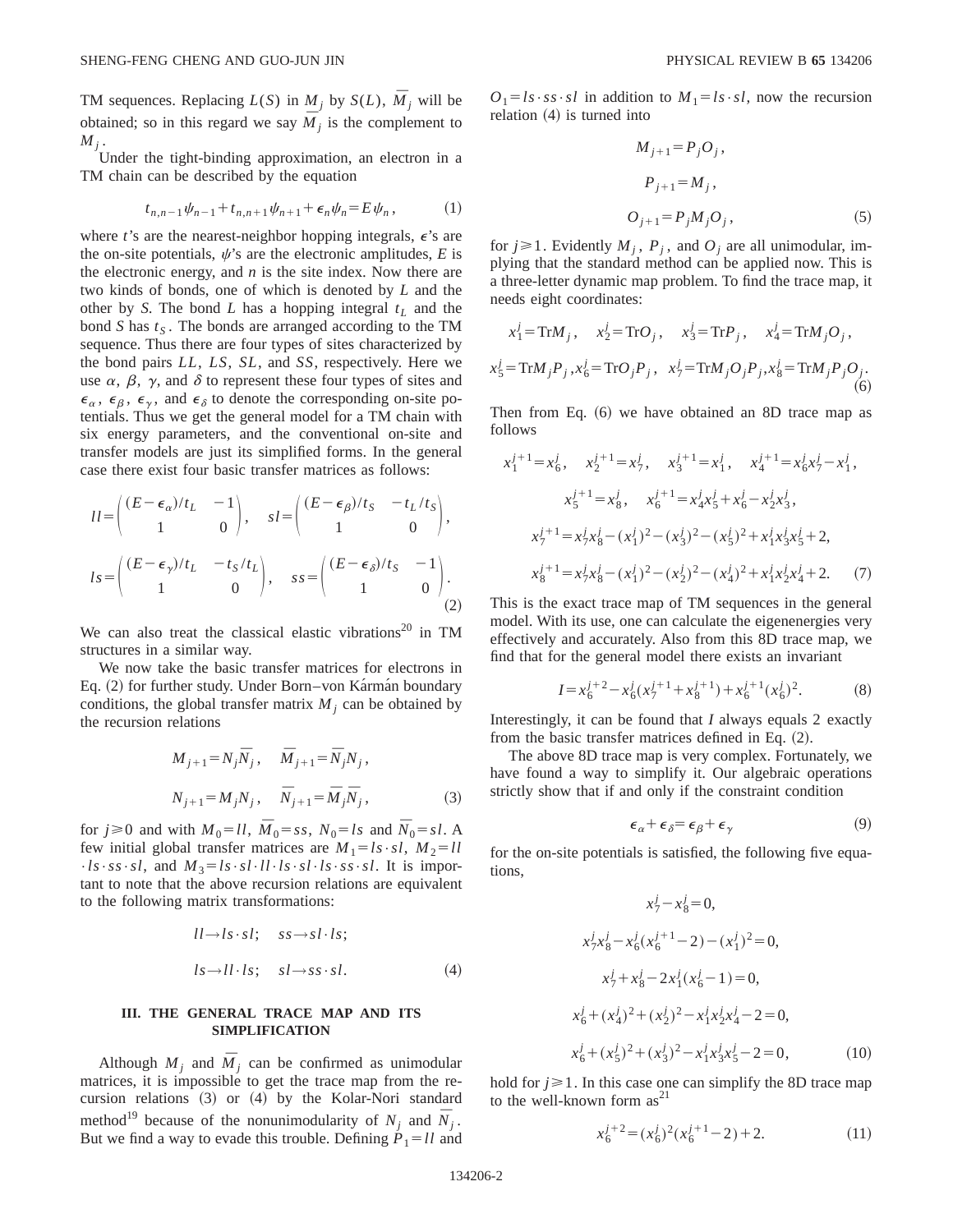If we note that  $x_6^{j-1} = x_1^j = \text{Tr}M_j$  and define  $\chi_j = \frac{1}{2} \text{Tr}M_j$ , then the trace map can be rewritten in the ordinary form

$$
\chi_{j+1} = 4\chi_{j-1}^2(\chi_j - 1) + 1.
$$
 (12)

Recalling the energy parameters for the conventional on-site model,  $\epsilon_{\alpha} = \epsilon_{\beta} \neq \epsilon_{\gamma} = \epsilon_{\delta}$  and  $t_L = t_S$ , for the transfer model,  $\epsilon_{\alpha} = \epsilon_{\beta} = \epsilon_{\gamma} = \epsilon_{\delta}$  and  $t_L \neq t_S$ , and for the mixed model,  $\epsilon_{\alpha}$  $= \epsilon_{\beta} \neq \epsilon_{\gamma} = \epsilon_{\delta}$  and  $t_L \neq t_S$ . In all these cases the constraint condition  $(9)$  is met, so naturally the trace maps for these three special models is just formula  $(12)$ , which was also found in Ref. 17 using the RSRG scheme.

Furthermore we have also studied the classical vibrating problem<sup>18,20</sup> of a TM atomic chain in the general model and found that it has one-to-one correspondence with the electronic case. If we define  $m_\alpha$ ,  $m_\beta$ ,  $m_\gamma$ , and  $m_\delta$  to denote the four kinds of atomic masses, and  $k<sub>L</sub>$  and  $k<sub>S</sub>$  to denote two kinds of different stiffness constants. A similar constraint condition for the classical vibrations to simplify the trace map into the ordinary form is  $m_{\alpha} + m_{\delta} = m_{\beta} + m_{\gamma}$ , which completely resembles Eq.  $(9)$  here.

# **IV. EXTENDED EIGENSTATES UNDER THE CONSTRAINT**

Under the Born–von Karman boundary conditions, the eigenvalues of a *j*th generation TM chain can be calculated by the equation

$$
\chi_j = 1. \tag{13}
$$

Combining it with Eq.  $(12)$ , i.e., under the constraint, we can find two obvious facts:  $(1)$  The solutions of Eq.  $(13)$  are just equivalent to the solutions of the following equations:

$$
\chi_{j-2} = \chi_{j-3} = \dots = \chi_1 = 0 \tag{14}
$$

and

$$
\chi_2 = 1. \tag{15}
$$

~2! The eigenvalues of lower generations of TM sequences are preserved in higher generations. The reason is that  $\chi_i$  $=1$  gives

$$
\chi_{j+1} = \chi_{j+2} = \dots = 1.
$$
 (16)

To prove analytically that all the eigenvalues from Eq.  $(14)$ give *extended* wave functions, we should invoke the three Pauli matrices  $\sigma_x$ ,  $\sigma_y$ ,  $\sigma_z$  and the 2×2 identity matrix  $\sigma_I$  to resolve the matrices  $M_k$ ,  $\overline{M}_k$ ,  $N_k$ , and  $\overline{N}_k$ .<sup>17,22,23</sup> Then after a great deal of algebra, one can find that the eigenenergies from equation  $\chi_{k-2}=0$  strictly render  $M_k = \overline{M}_k = \sigma_l$  and simultaneously lead to the finding that the fourth matrix elements of  $N_k$  and  $\overline{N}_k$  are zero. It should be emphasized that the unique requirement to obtain these results is Eq.  $(9)$  and the on-site, transfer, and mixed models are only its special examples.

When  $M_k = \overline{M}_k = \sigma_l$ , combining the recursion relations  $(3)$  and  $(4)$ , it is easy to see that the global transfer matrix for a higher generation  $(\ge k)$  of TM sequences is a period-



FIG. 1. Electronic wave function with  $E = -4.284827042441$ from  $\chi_4=0$ , where  $\epsilon_\alpha=0$ ,  $\epsilon_\beta=0.4$ ,  $\epsilon_\gamma=0.8$ ,  $\epsilon_\delta=1.2$ ,  $t_L=3.0$ , and  $t_s = 2.0$ .

iclike  $N_k \overline{N}_k$  array mixed with the identity matrix  $\sigma_I$ . This result is true even for a infinite TM chain. For example,  $M_{k+1} = N_k \overline{N}_k$ ,  $M_{k+2} = \sigma_l N_k \sigma_l \overline{N}_k$ , and  $M_{k+3}$  $N_k = N_k \overline{N}_k \sigma_I N_k \overline{N}_k N_k \sigma_I \overline{N}_k$ , etc. In this way the aperiodic TM chain turns into a periodiclike chain by neglecting the clusters giving the identity matrix. So, naturally, the eigenstates given by Eq.  $(14)$  are all extended. A numerical example is illustrated in Fig. 1, which shows an extended eigenstate as expected. Besides being extended, the eigenstate is also *latticelike*, which means that the distribution of the electronic amplitudes forms a TM arrangement. Our further analysis shows that it originates from the fact that when  $\chi_{k-2}$ =0 the fourth matrix elements of  $N_k$  and  $\bar{N}_k$  equal zero, which leads to  $\psi_1 = \psi_{2k+1} = \psi_{2 \times 2^k+1} = \psi_{3 \times 2^k+1} = \cdots$ . These relations are thoroughly proved by our numerical computations and can also be discerned from Fig. 1, where  $k=6$ .

On the other hand, except for the eigenvalues above that support delocalized eigenstates, the remaining four eigenvalues coming from Eq. (15) do not lead to  $M_i$  and  $\overline{M}_i$  being the unit matrix and they actually correspond to eigenstates with linear growing amplitudes as the chain length increases. $22$  The numerical calculations further show that these four eigenvalues determine the global wave functions at band edges. By the way, we have also investigated the eigenmode features of classical vibrations in TM lattices and found that they are very similar to those of electronic wave functions.

### **V. FURTHER DISCUSSIONS BEYOND THE CONSTRAINT**

#### **A. A rigorous latticelike wave function**

We have proved that all the eigenstates of a TM chain, under the constraint condition  $\epsilon_{\alpha} + \epsilon_{\delta} = \epsilon_{\beta} + \epsilon_{\gamma}$  in the wellstudied on-site, transfer, or mixed models, are extended. We would like to ask about beyond the constraint condition, or if there are localized or critical states in TM chains; thus we return to the general model. A natural extension of the topic is to investigate the eigenstates for which Eq.  $(9)$  is not satisfied. So far it is difficult for us to solve the problem thor-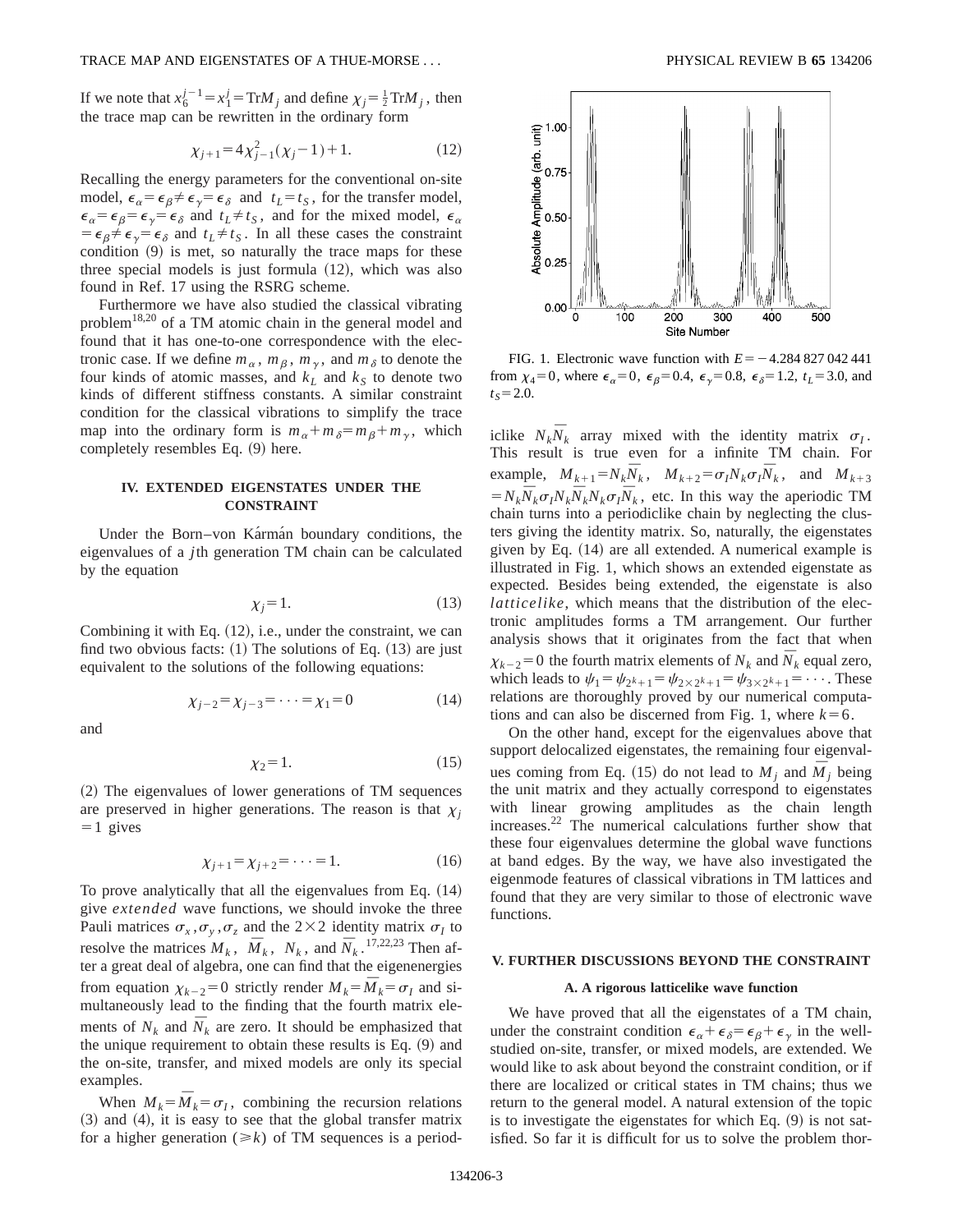

FIG. 2. Electronic wave function with  $E=0.6$ , where  $\epsilon_{\alpha}=1.2$ ,  $\epsilon_{\beta}$ =0.6,  $\epsilon_{\gamma}$ =0.6,  $\epsilon_{\delta}$ =0.9,  $t_L$ =5.0, and  $t_S$ =3.0.

oughly because of the complexity of the original 8D trace map. As a special example, it is assumed that two of the four on-site potentials satisfy an equality  $\epsilon_{\beta} = \epsilon_{\gamma}$ . Defining ( $\epsilon_{\alpha}$ )  $-\epsilon_{\beta}/t_{S} = p$ ,  $(\epsilon_{\delta} - \epsilon_{\beta})/t_{S} = q$ , and  $t_{L}/t_{S} = R$ , we have found that for a special energy  $E = \epsilon_\beta$  the four basic transfer matrices are

$$
ll = \begin{pmatrix} -p/R & -1 \\ 1 & 0 \end{pmatrix}, \quad sl = \begin{pmatrix} 0 & -R \\ 1 & 0 \end{pmatrix},
$$

$$
ls = \begin{pmatrix} 0 & -1/R \\ 1 & 0 \end{pmatrix}, \quad ss = \begin{pmatrix} -q & -1 \\ 1 & 0 \end{pmatrix}.
$$
(17)

Then it can be proved that the global transfer matrices are

$$
M_1 = \begin{pmatrix} -1/R & 0 \\ 0 & -R \end{pmatrix}, \quad M_2 = \begin{pmatrix} 1 & -(qR^2 + p)/R \\ 0 & 1 \end{pmatrix},
$$

$$
M_j = \begin{pmatrix} 1 & -[A_j(p+qR^4) + B_j(p+q)R^2]/R^3 \\ 0 & 1 \end{pmatrix}
$$
(18)

for  $j \ge 3$ . The coefficients  $A_j = 2^{j-3}$  and  $B_j$  ( $j \ge 3$ ) are determined by the recursion equation

$$
B_{j+1} = \begin{cases} 2B_j - 1, & \text{if } j \text{ is even} \\ 2B_j + 1, & \text{if } j \text{ is odd,} \end{cases}
$$
 (19)

with  $B_3=0$ . In this case the energy  $\epsilon_\beta$  is always the eigenvalue of any generations ( $\geq 3$ ) of TM sequences, and a corresponding eigenstate for the twelfth order is shown in Fig. 2. It is also an extended and latticelike eigenstate, just like those (see Fig. 1) under the constraint condition, although there are differences between them in the details.

A further analysis reveals that the eletronic amplitudes in Fig. 2 are arranged strictly according to the TM sequence. The possible origin of this rigorous latticelike wave function is that for the energy  $\epsilon_{\beta}$  the cluster-type correlation appears in TM sequences, and transfer matrices for these clusters equal identity. Their contributions to the global transfer matrix can be neglected and the remaining host lattice become a periodic one. Naturally the relevant state is extended. In fact delocalized eigenstates in aperiodic structures were found in many situations with correlated disorder.<sup>24</sup> However, except for the special energy  $\epsilon_{\beta}$  above, other eigenenergies will lead to eigenstates with a more chaotic nature, according to our numerical computations.

### **B. Critical states and multifractal analysis**

By a minor analytic treatment, we consider another special case, where  $\epsilon_{\alpha} = \epsilon_{\delta} \neq \epsilon_{\beta} = \epsilon_{\gamma}$  and  $t_L = t_S = t$ . Thus *ll*  $=$ *ss* and  $ls = sl$ , so the recursion relation (3) can be written as

$$
M_{j+1} = N_j N_j, \quad N_{j+1} = M_j N_j. \tag{20}
$$

Defining

$$
X_j = \text{Tr}M_j, \quad Y_j = \text{Tr}N_j, \quad Z_j = \text{Tr}M_jN_j, \quad (21)
$$

we have a simplified three-dimensional trace map

$$
X_{j+1} = Y_j^2 - 2
$$
,  $Y_{j+1} = Z_j$ ,  $Z_{j+1} = Y_j^2 Z_j - Z_j - X_j Y_j$ . (22)

The invariant for this map is

$$
I = X_j Y_j - Z_j,\tag{23}
$$

which is also equal to 2. Thus Eq.  $(22)$  turns into

$$
X_{j+1} = Y_j^2 - 2, \quad Y_{j+1} = X_j Y_j - 2,\tag{24}
$$

with initial conditions  $X_0 = (E - \epsilon_\alpha)/t$  and  $Y_0 = (E - \epsilon_\beta)/t$ .

Using Eq.  $(24)$  one can calculate the eigenvalues, and in this case  $X_i = 2$  can lead to three independent equations

$$
Y_{j-2} = Y_{j-3} = \dots = Y_0 = 0,\tag{25}
$$

$$
X_{j-2} = 0,\tag{26}
$$

$$
X_{j-2}Y_{j-2} = 4 \t (X_{j-2} \neq Y_{j-2}). \t (27)
$$

It can be seen that the roots coming from Eq.  $(25)$  preserve the eigenvalues of higher generations  $(>j)$  of TM sequences, and the remainder coming from the other two equations does not have this character. This difference may be observed in their distinguishing eigenstates.

We can prove that the eigenvalues extracted from Eq.  $(25)$ also lead to  $M_i = \overline{M}_i = \sigma_I$ , so the correponding eigenstates are strictly extended too. The numerical result for a twelfthorder TM chain is given in Fig. 3, with eigenenergy satisfying  $Y_3=0$  and  $X_{12}=2$ . It is also a latticelike amplitude profile with obvious extended nature. Our multifractal analysis of the wave function confirms this conclusion, namely in the multifractal spectrum  $[f(\alpha) \sim \alpha]$  there is only one multifractal point:  $f(\alpha=1)=1$ . We calculate the multifractal spectra with the prescription proposed by Kohmoto and co-workers and Halsey *et al.*<sup>25</sup> Since the finite size effect has been removed by extrapolation, we believe the results are convincing.

On the other hand, the eigenenergies determined by Eqs.  $(26)$  and  $(27)$  may lead to eigenstates with a *critical* nature. Two illustrating wave functions are shown in Figs.  $4(a)$  and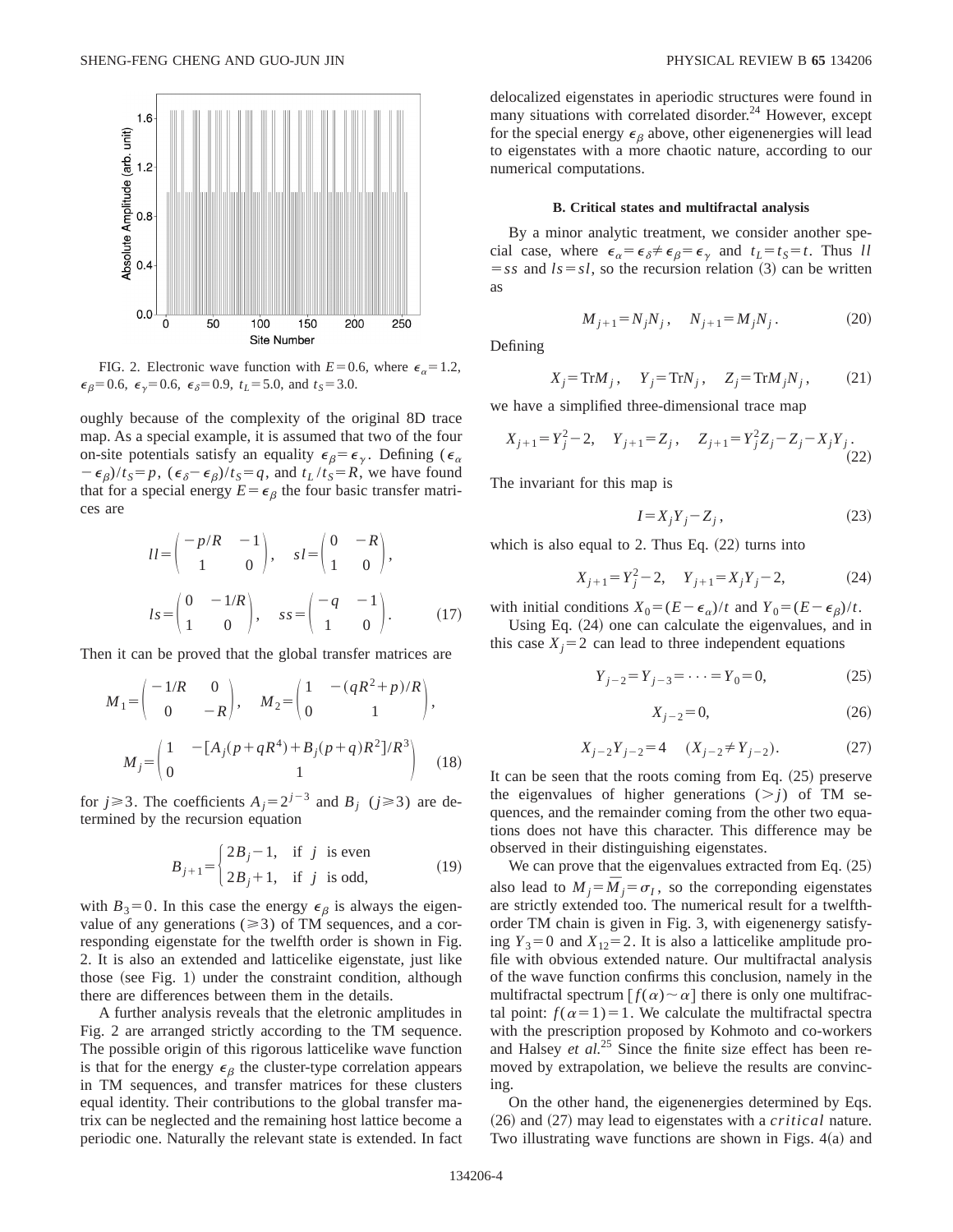

FIG. 3. Electronic wave function with  $E=0.007$  342 808 757 from  $Y_3=0$ , where the energy parameters are  $\epsilon_{\alpha}=0.6$ ,  $\epsilon_{\beta}=0.3$ ,  $\epsilon_{\gamma}$ =0.3,  $\epsilon_{\delta}$ =0.6, and  $t_L$ = $t_S$ =1.0.

4(b). The corresponding eigenenergies satisfy  $X_{10}=0$  and  $X_{10}Y_{10}=4$  ( $X_{10} \neq Y_{10}$ ), respectively. To understand the characteristics of these eigenstates, we perform a multifractal analysis. In this case we find the extrapolation is necessary to obtain reliable results, which are shown in Fig. 5. They are all clearly smooth curves, which reveal the critical feature of the eigenstates. For the electronic amplitude distributions in Figs.  $4(a)$  and  $4(b)$ , the numerical result gives for the former  $\alpha_{\text{min}}=0.75$ ,  $\alpha_{\text{max}}=3.04$ ,  $f_{\text{max}}(\alpha)=1.0$  at  $\alpha=1.05$  and for the latter  $\alpha_{\text{max}}=4.07$ ,  $f_{\text{max}}(\alpha)=1.0$  at  $\alpha=1.24$ . Due to the fact that the numerical convergence is not very good, we cannot get the accurate values of  $\alpha_{\min}$  for the wave function in Fig.  $4(b)$ .



FIG. 5. Multifractal spectra for the wave functions in Figs.  $4(a)$ and  $4(b)$ .

We have examined all the eigenstates for  $j=7$  and found that the eigenvalues determined by Eq.  $(25)$  support the wave functions with the character shown in Fig. 3 and those determined by Eqs.  $(26)$  and  $(27)$  lead to the eigenstates with more disordered and chaotic features as in Fig. 4. But we also find some exceptions in the latter case, which is illustrated in Fig. 6. The eigenstates in Figs.  $6(a)$  and  $6(b)$  correspond to the eigenenergies satisfying  $X_5=0$  and  $X_5Y_5$  $=4$  ( $X_5 \neq Y_5$ ), respectively. They all resemble the *Bloch waves* and can be considered as extended eigenstates, which are also confirmed by our multifractal spectrum calculations.



FIG. 4. Electronic wave function with  $(a)$   $E=$  $-1.351 634 360 223$  from  $X_{10} = 0$  and (b)  $E = -1.486 066 084 521$ from  $X_{10}Y_{10}=4$  ( $Y_{10}\neq 2$ ), where the energy parameters are the same as in Fig. 3.



FIG. 6. Electronic wave function with (a) *E*  $= 0.258 099 418 891$  from  $X_5 = 0$  and (b)  $E = 0.181 843 863 681$ from  $X_5Y_5=4$  ( $Y_5\neq 2$ ), where the energy parameters are the same as in Fig. 3.